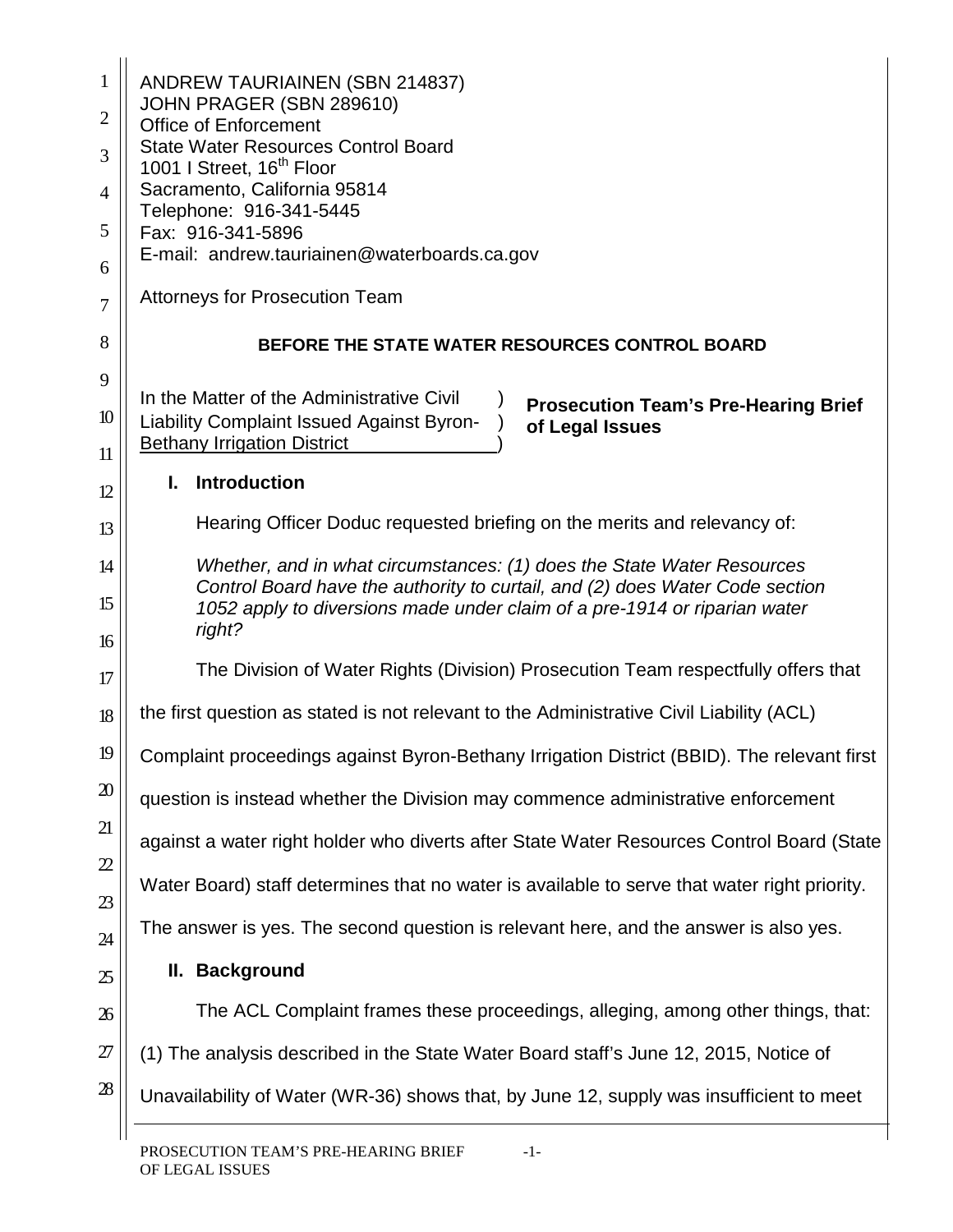the demands of appropriative rights with priority dates of 1903 and later throughout the Sacramento and San Joaquin River watersheds and the Delta (Exhibit WR-4, ¶ 24); (2) The June 12 Notice informed all holders of pre-1914 water rights with a priority date of 1903 and later within those watersheds of those determinations (*id*., ¶¶ 17, 18, 24); (3) BBID claims a pre-1914 right affected by the June 12 Notice, and does not appear to have any other basis of right for the post-June 12 diversions (*id*., ¶¶ 4-6); (4) BBID continued diverting for nearly two weeks after receiving the June [1](#page-1-0)2 Notice (*id.*, ¶ 25, 28<sup>1</sup>) (5) Diversion or use of water by a water right holder when there is insufficient water supply available for that water right is an unauthorized diversion or use of water subject to enforcement as a trespass under California Water Code section 1052 (*id*., ¶ 30).

The Complaint proposes an administrative civil liability based on \$1,000 per day of trespass plus \$2,500 for each acre-foot diverted in excess of BBID's rights, plus consideration of relevant circumstances pursuant to Water Code section 1055.3. (WR-4, ¶¶ 32-40.) The Assistant Deputy Director for Water Rights issued the ACL Complaint pursuant to Water Code section 1055. $^2$  $^2$  BBID requested a hearing. (WR-6.)

#### **III. Question One: The Division May Commence Administrative Enforcement Against a Water Right Holder Who Diverts After State Water Board Staff Determines that No Water is Available to Serve that Water Right Priority**

**A. The ACL Complaint Does Not Allege Violation of the June 12 Notice**

BBID and others filed several lawsuits challenging, among other things, the legality

and enforceability of the June 12 Notice as a curtailment order. The lawsuits have been

<span id="page-1-1"></span>

<span id="page-1-0"></span><sup>&</sup>lt;sup>1</sup> The ACL Complaint alleges that BBID diverted 2,067 acre-feet over 13 days following the June 12 Notice, but evidence obtained after the Complaint indicates that BBID diverted approximately 1,887 acre-feet over 12 days following the Notice. (WR-15 [Testimony of P. Wells].) There is no evidence indicating that BBID has some other basis of right to allow those diversions. (*Id*.)

 $2$  The Executive Director delegated the authority to issue complaints under Section 1055 to the Deputy Director for Water Rights [then the Chief of the Division of Water Rights] on May 17, 1999. The Deputy Director for Water Rights redelegated this authority to the Assistant Deputy Director on August 27, 2008. These delegations remain in effect.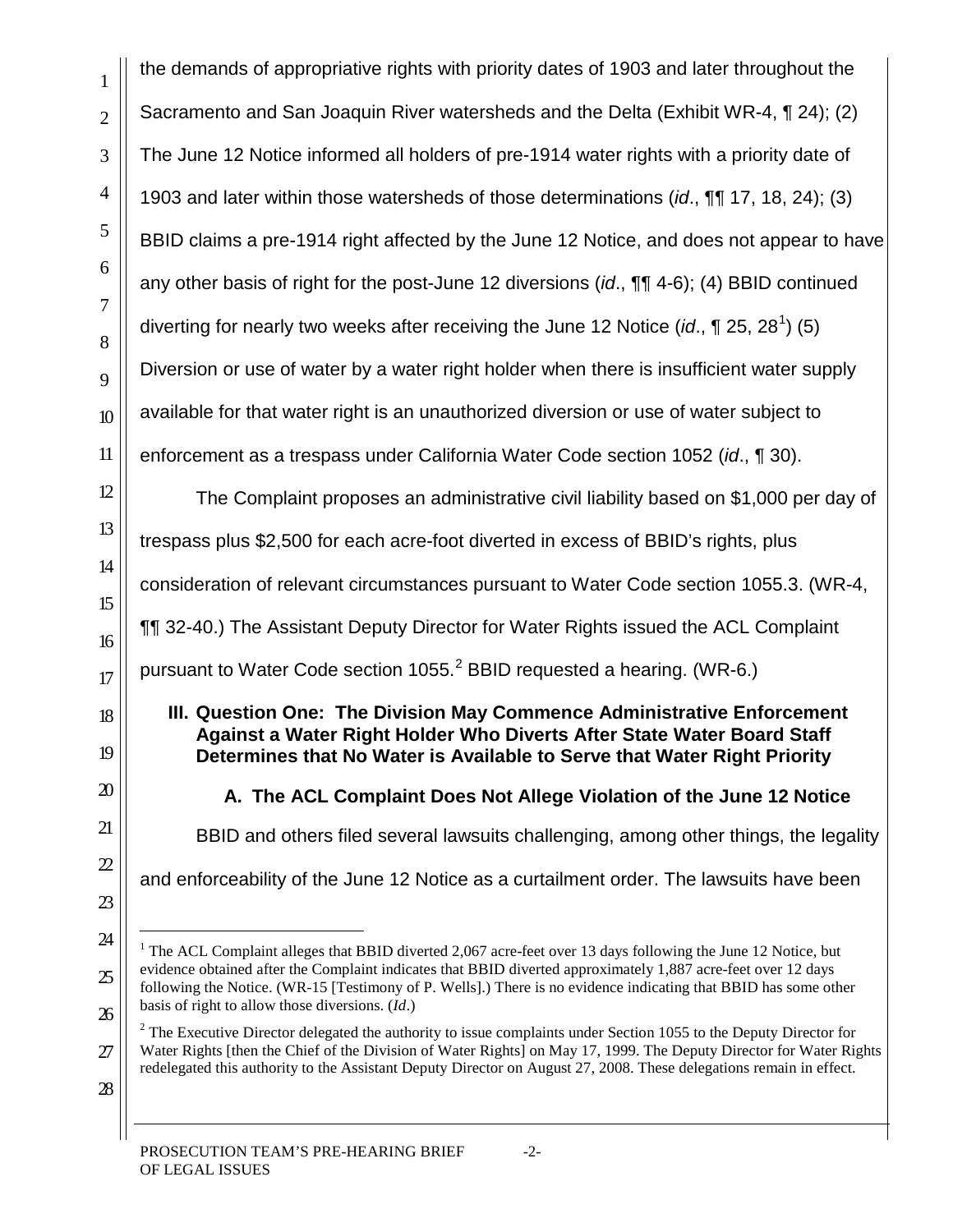coordinated and remain pending before the Santa Clara County Superior Court as the California Water Curtailment Cases (JCCP 4838, Case #1-15-CV-285182). BBID has attempted to bring its challenge of the June 12 Notice into these proceedings, but the legality or enforceability of the June 12 Notice are not at issue here.

The ACL Complaint does not allege that the June 12 Notice is an enforceable order, or that BBID violated the June 12 Notice in any way. Instead, the Complaint "is based on lack of available water supply under the priority of right." (WR-4, ¶ 31.) The June 12 Notice and similar notices "were issued for the purpose of advising the public and water diverters of the lack of available water under the priority of the rights identified in each notice; the notices are not the basis for this enforcement action." (*Id*.) The issue of when BBID received the June 12 Notice may relevant to any penalty calculation, but the Complaint makes clear that the Executive Director's July 15, 2015, Partial Rescission and Clarification to the Unavailability Notices (WR-40) rescinds any portion of the June 12 Notice and similar notices that could be construed as an order of curtailment. (*Id.*, ¶ 29.)

Thus, the question of whether, and in what circumstances, is the State Water Board authorized to curtail, (e.g., issue enforceable curtailment orders), is not relevant to the ACL Complaint proceedings. That question may be relevant in the coordinated litigation, but under routine separation of functions the Prosecution Team is not involved in that litigation and does not speak for the Board regarding those proceedings. Similarly, the attorneys representing the Board in the coordinated litigation are separated from these proceedings, and they do not speak for the Prosecution Team.

As relevant to the ACL Complaint proceedings, the Hearing Officer's first question may be properly restated as whether the Division may commence administrative enforcement against a water right holder who diverts after State Water Board staff determines that no water is available to serve that water right priority.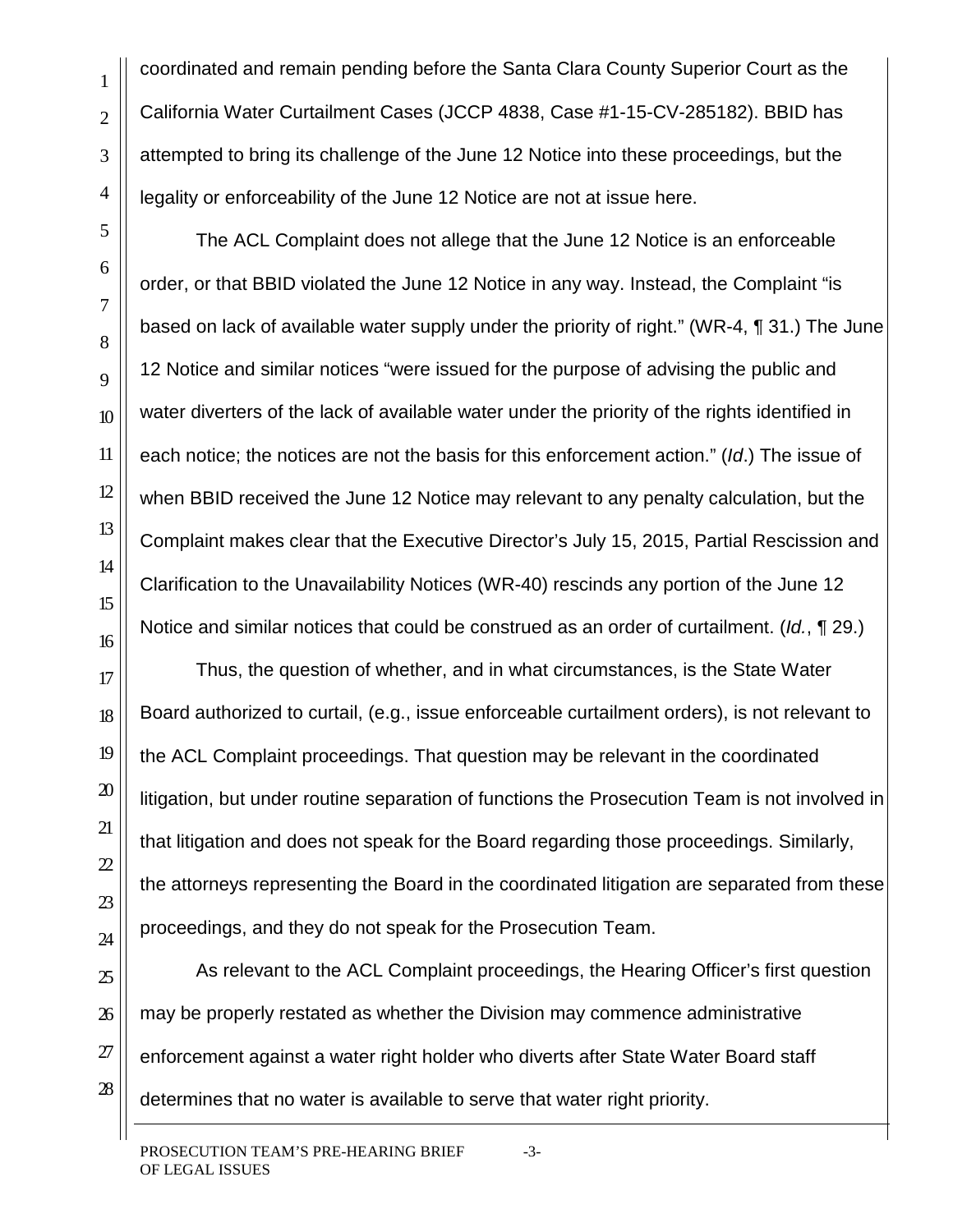## **B. The State Water Board and Staff have Broad Authority to Investigate Water Supply and Demand, Particularly During the Drought Emergency**

# The State Water Board

has been granted broad authority to control and condition water use, insuring utilization consistent with public interest. [internal quotation omitted] Its enabling statute describes the Board's function as "to provide for the orderly and efficient administration of the water resources of the state" and grants it the power to "exercise the adjudicatory and regulatory functions of the state in the field of water resources." (§ 174.) In that role, the Board is granted "any powers ... that may be necessary or convenient for the exercise of its duties authorized by law" (§ 186, subd. (a)) [....] Among its other functions, "the ... board shall take all appropriate proceedings or actions before executive, legislative, or judicial agencies to prevent waste, unreasonable use, unreasonable method of use, or unreasonable method of diversion of water in this state." (§ 275.) The Board's authority to prevent unreasonable or wasteful use of water extends to all users, regardless of the basis under which the users' water rights are held. [internal citation omitted]

(*Light v. State Water Resources Control Board* (2014) 226 Cal.App.4<sup>th</sup> 1463, 1481-1482.)

The State Water Board may "investigate all streams, stream system, portions of

stream systems, lakes, or other bodies of water" and "ascertain whether or not water

heretofore filed upon or attempted to be appropriated is appropriated under the laws of

this State." (Wat. Code §1051, subd. (a),(c); see also § 183 ["the board may … conduct

any investigations in any part of the state necessary to carry out the powers vested in

it."].) "The Legislature has granted the Water Board power to investigate water use and to

ascertain whether water is being diverted other than as authorized by the code." (*Young v.* 

*State Water Resources Control Board* (2013) 219 Cal.App.4<sup>th</sup> 397, 405 [citing Wat. Code

§ 1052].) This necessarily means that the Board may investigate and determine whether

available water supplies meet the demands placed on those supplies, and whether

diverters are taking more than is available to serve their water right.

The Board's authority has been reaffirmed and strengthened in response to the drought. Governor Brown's January 17, 2014, Drought State of Emergency declaration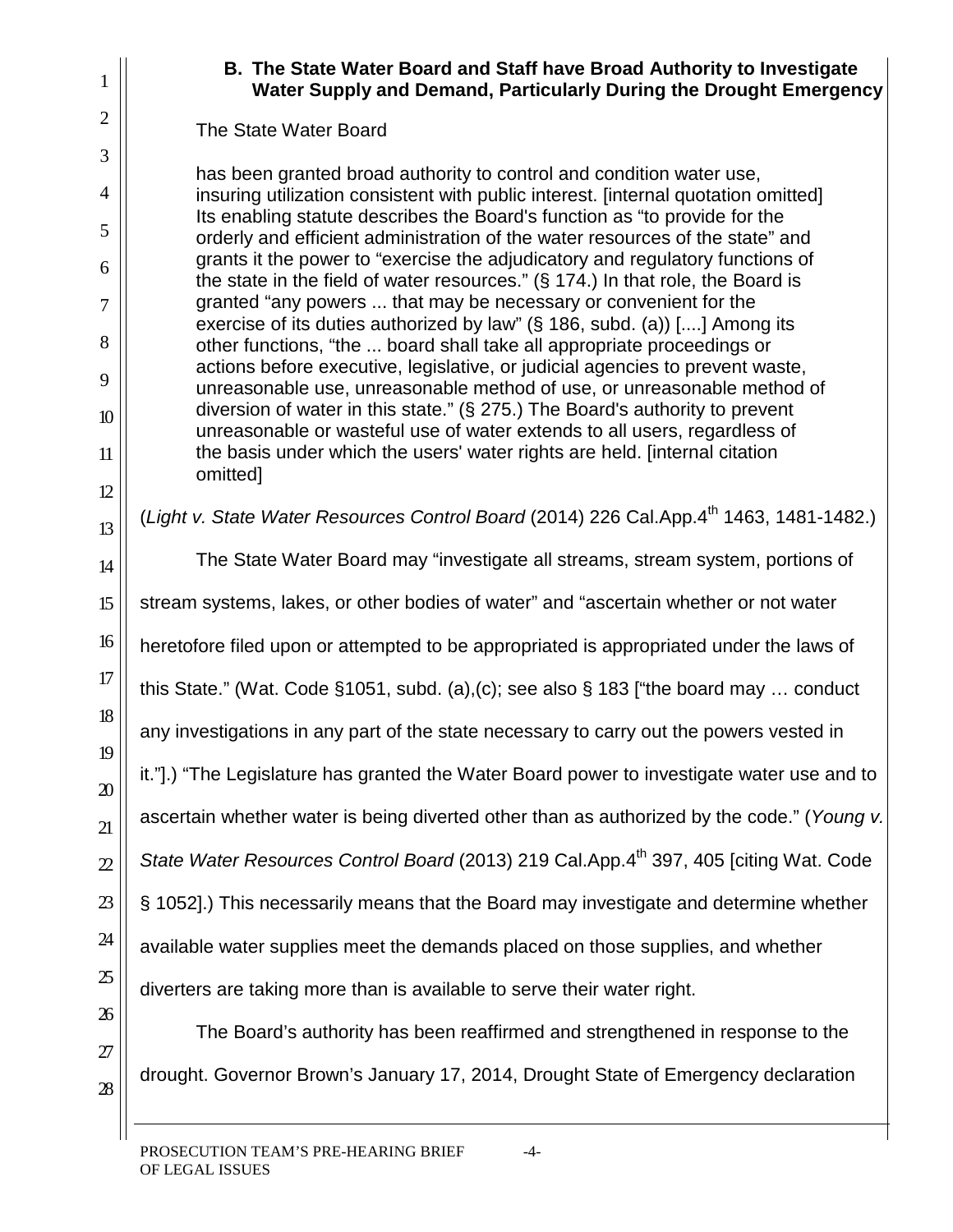(WR-23) remains in effect. Governor Brown's Executive Order B-29-15 directs that the State Water Board shall, among other things, conduct inspections to determine whether illegal diversions are occurring, and to bring enforcement actions against illegal diverters. (Executive Order B-29-15, ¶10.) The Board has adopted several drought emergency regulations under Water Code section 1058.5, including California Code of Regulations, title 23, section 879(c), which authorizes the Deputy Director to issue enforceable information-gathering orders to investigate, among other things, unlawful diversions.<sup>[3](#page-4-0)</sup> Section 879(c) has been readopted twice, most recently in December, 2015.

This authority is more than sufficient to allow the Board to investigate whether water supplies will meet the demands of diverters at various water right priority classifications, particularly during the worst drought in recent memory. The Board has delegated to the Executive Director "the authority to conduct and supervise the activities of the State Water Board." (State Water Board Resolution No. 2012-0061.) Staff, in turn, conducts these activities. (See Wat. Code § 7.)

### **C. The Drought Water Supply and Demand Determinations are Within the Authority Granted to the State Water Board and Staff**

The June 12 Notice was the third Notice of Unavailability that State Water Board staff issued in response to the extreme and worsening drought conditions in 2015, after similar notices on April 23 and May 1, 2015. (WR-33, WR-34.) The June 12 Notice described the lack of water available for claimed pre-1914 appropriative rights dating to 1903 and later in the Sacramento and San Joaquin River watersheds, and in the Delta. (WR-36.) The Notice describes how staff reviewed reservoir storage and inflow projections, along with forecasts for future precipitation events, and determined that the

<span id="page-4-0"></span>

<sup>&</sup>lt;sup>3</sup> BBID and others received an Informational Order in February, 2015, and the responses have been incorporated into the Division's drought supply and demand analyses. (WR-9, WR-11.)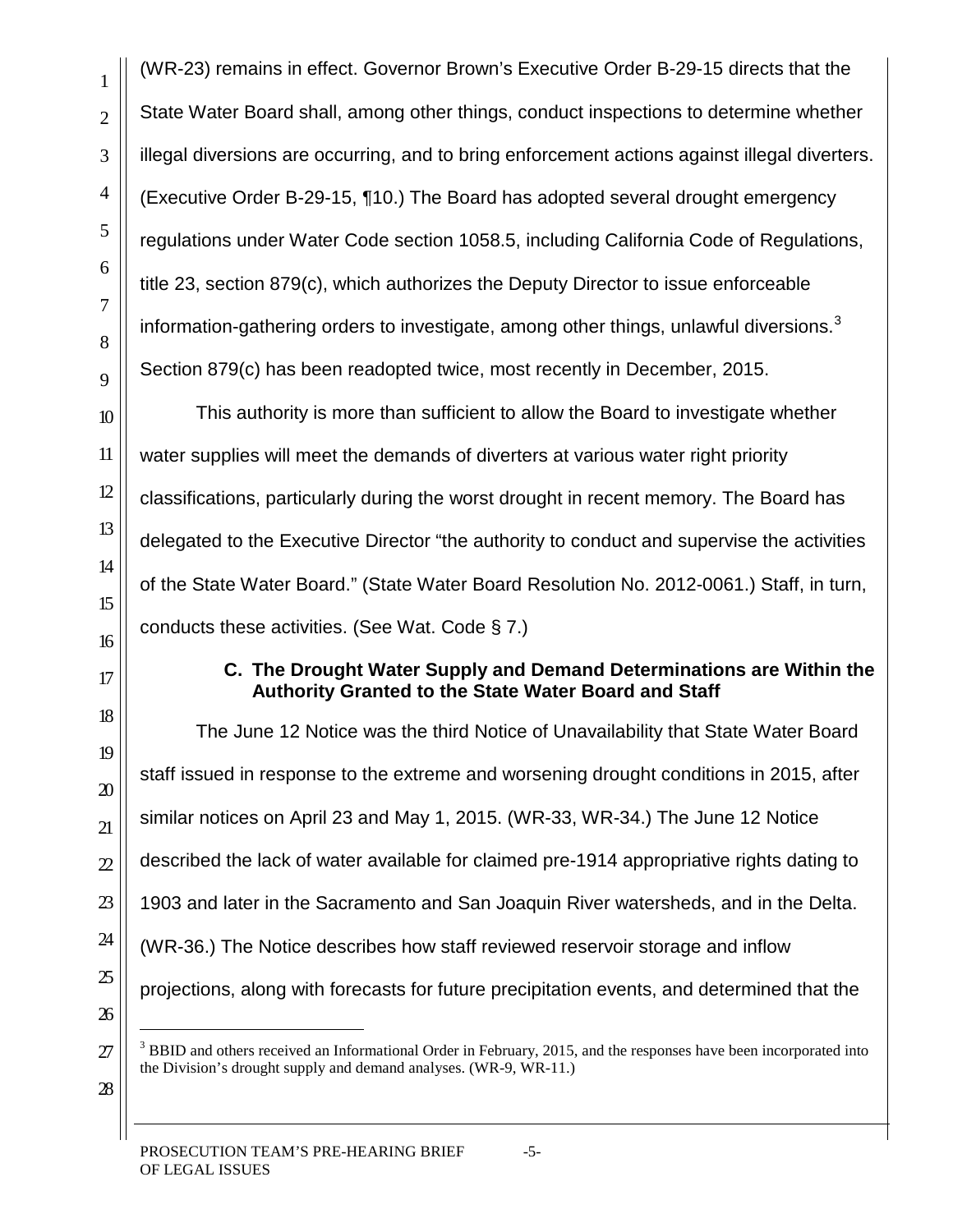existing water supply in particular watersheds is insufficient to meet the demands of all water rights holders in those watersheds.

1

2

3

4

5

6

7

8

9

10

11

12

13

14

15

16

17

18

19

20

21

 $22$ 

23

24

25

26

27

28

In fact, the Notice understates the massive undertaking by staff to analyze available water supplies and demand to determine whether water would be available for various water right classes during 2015. A full description is beyond the scope of this brief, but staff went to great lengths beginning in January 2014 to develop a drought water supply and demand analytical methodology and to gather the best available data regarding available and forecasted water supplies and water demand. (See WR-7, WR-9, WR-11 [Testimonies of K. Mrowka, B. Coats, and J. Yeazell] and accompanying exhibits.) This supply and demand analysis and the resulting notices to the affected community are squarely within the authorities described in the previous section.

## **D. The Board and Staff Must Uphold the Rule of Priority**

California's water rights system recognizes that riparian right holders are generally satisfied before any appropriative right holders and, "as between appropriators, the rule of priority is 'first in time, first in right.'" (*US v. SWRCB* (1986) 182 Cal.App.3d 82, 101-102; see also *El Dorado Irrigation Dist. v. SWRCB* (2006) 142 Cal.App.4<sup>th</sup> 937, 961 [same].) Earlier appropriators are senior to later appropriators, whether pre-1914 or post-1914. All users, even riparian claimants, must curtail their use in the face of insufficient supplies in accordance with the rule of priority. (*Light*, supra, 226 Cal.App.4<sup>th</sup> at 1488-1489.) Of course, the rule of priority applies only to the use of natural or abandoned flows in a watercourse. No riparian or appropriator has a right to use water that was previously stored or imported by another upstream and then released into the watercourse for use downstream.

(*El Dorado Irrig. Dist. v. SWRCB*, 142 Cal.App.4<sup>th</sup> at 962.)

All water users are subject to the prohibition against waste and unreasonable use set forth in Section 2 of Article X of the California Constitution. (*Light*, 226 Cal.App.4<sup>th</sup> at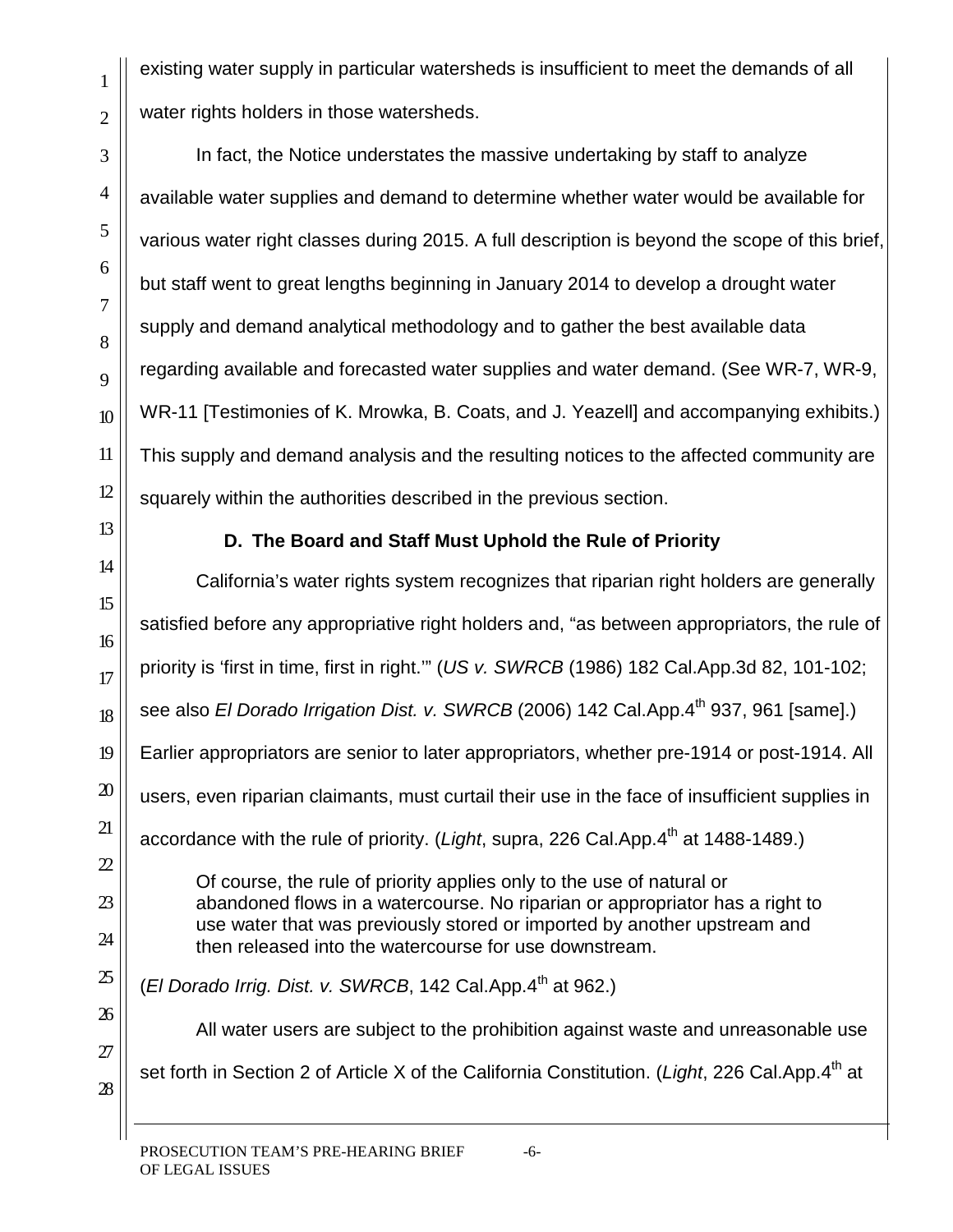1

2

3

4

| 5                     | The purpose of the Division's drought water availability determination analyses                                                                          |
|-----------------------|----------------------------------------------------------------------------------------------------------------------------------------------------------|
| 6<br>$\boldsymbol{7}$ | described in the June 12 Notice, and similar notices, was to protect the rule of priority.                                                               |
| 8                     | "Drought management  requires that some water remain in most streams to satisfy                                                                          |
| 9                     | senior demands at the furthest downstream point of diversion of the senior water rights."                                                                |
| 10 <sup>°</sup>       | (WR-7, p. 2 [Testimony of K. Mrowka].) "In accordance with the State's water right priority                                                              |
| 11                    | system, the State Water Board staff notifies diverters of a water shortage when sufficient                                                               |
| 12                    | natural flows in a watershed are not available for a water user's needs, based on their                                                                  |
| 13                    | priority of right." (WR-9, p. 3 [Testimony of B. Coats].) To that end, the June 12 Notice                                                                |
| 14<br>15              | describes how Board staff determined that there was not enough water available to meet                                                                   |
| 16                    | the needs of all water right holders in the relevant watersheds, and that                                                                                |
| 17                    | Even if there is water physically available at your point of diversion, that<br>water is necessary to meet more senior water right holders' needs or the |
| 18                    | water may be released previously stored water which must continue<br>instream to serve its intended beneficial use.                                      |
| 19                    | (WR-36.) The April 23 and May 1 Notices contain similar language:                                                                                        |
| $\mathfrak{D}$        | Even if there is water physically available at your point of diversion, that                                                                             |
| 21                    | water is necessary to meet senior water right holders' needs or is water<br>released from storage that you are not entitled to divert.                   |
| $\mathfrak{D}$        |                                                                                                                                                          |
| 23                    | (WR-33, WR-34.)                                                                                                                                          |
| 24<br>25              | E. Staff May Initiate Enforcement Action Based on Diversion During<br><b>Periods of Unavailability</b>                                                   |
| $\mathfrak{B}$        | "[T]he state should take vigorous action to enforce the terms and conditions of                                                                          |
| 27                    | permits, licenses, certifications, and registrations to appropriate water, to enforce state                                                              |
| $\mathfrak{B}$        | board orders and decisions, and to prevent the unauthorized diversion of water." (Wat.                                                                   |
|                       |                                                                                                                                                          |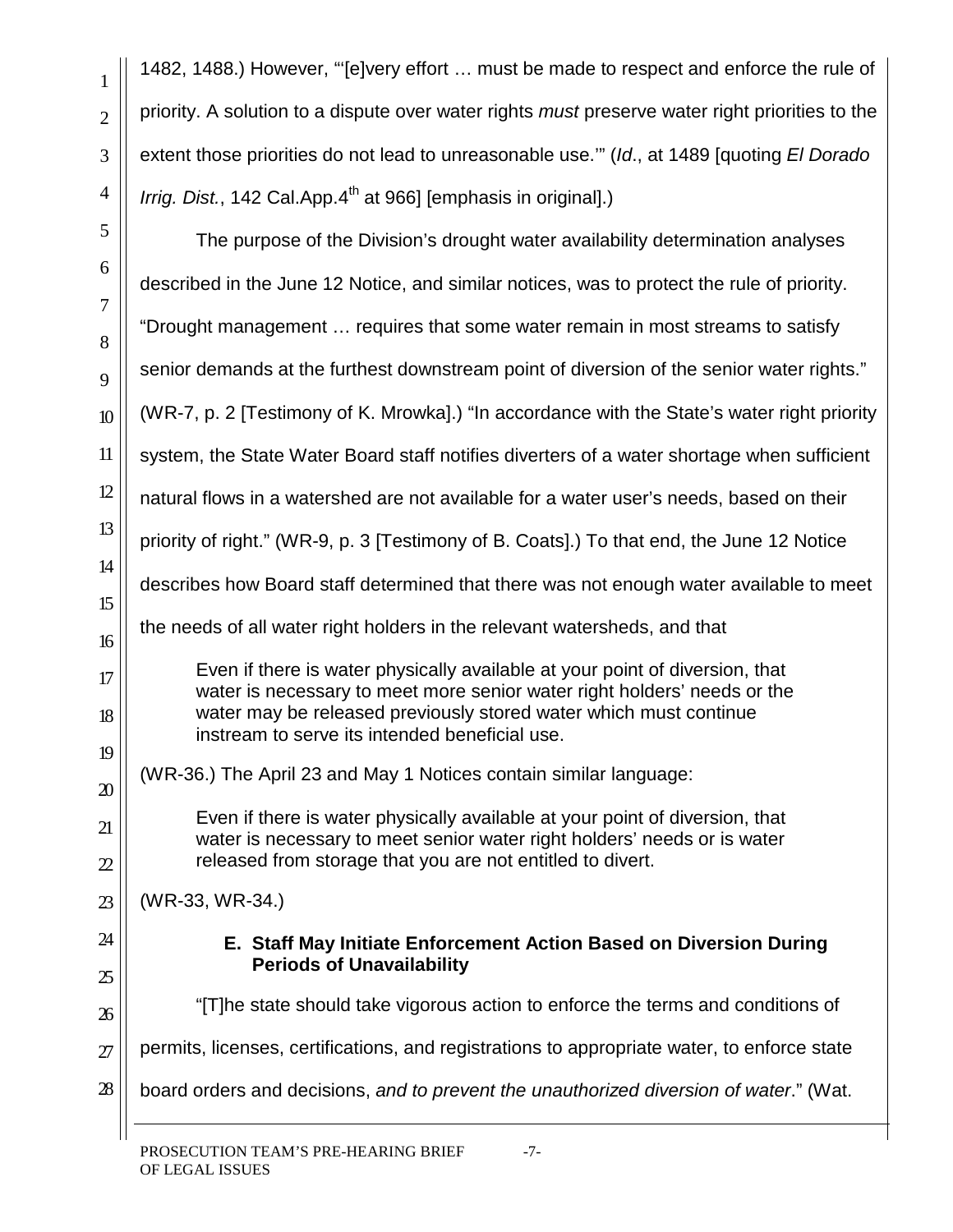Code §1825 [emphasis added].) As described above, the Board and staff may investigate water supplies and demand to determine availability. Diversion when water is not available to serve a claimed water right priority is an unauthorized diversion. (See discussion of *Young* and *Millview* in the next section.) Unauthorized diversion of water is a trespass and, during drought emergencies, is subject to liabilities of up to \$1,000 per day plus \$2,500 per acre-foot diverted or used in excess of a diverter's right. (Wat. Code §1052, subd. (a),(c).) Water Code section 1055 and the delegations thereunder authorize staff to issue administrative complaints against parties subject to civil liability under section 1052. Section 1055 also provides requirements for service and hearing. **IV. Question Two: Water Code Section 1052 Applies to Diversions Made Under Claim of a Pre-1914 or Riparian Water Right** Recent appellate court decisions make clear that the State Water Board has enforcement authority against pre-1914 and riparian water right claimants. In *Young v. State Water Resources Control Board* (2013) 219 Cal.App.4<sup>th</sup> 397, customers of a diverter appealed a State Water Board cease and desist order (CDO) issued under Water Code section 1831(d)(1), arguing that the Board lacked jurisdiction over the diverter's claimed riparian and pre-1914 rights. The court, relying on the plain meaning of Section 1831, held that the Board does have authority to determine if pre-1914 and riparian claimants are unlawfully diverting water. The Legislature expressly vests authority in the Water Board to determine if any person is unlawfully diverting water; to determine whether the diversion and use of water is unauthorized, it is necessary to determine whether the diversion and use that the diverter claims is authorized by riparian or pre– 1914 appropriative rights. The Customers' argument that the Water Board lacks jurisdiction to adjudicate claims of riparian or pre–1914 appropriative rights is flawed because it begs the question central to the appeal, namely, *whether a given diversion claimed to be authorized is in fact authorized by a valid riparian or pre–1914 appropriative right. If it is not, the diversion is unauthorized and subject to enforcement pursuant to Water Code sections 1052 and 1831, subdivision (d)(1)*.

1

2

3

4

5

6

7

8

9

10

11

12

13

14

15

16

17

18

19

20

21

 $22$ 

23

24

25

26

27

28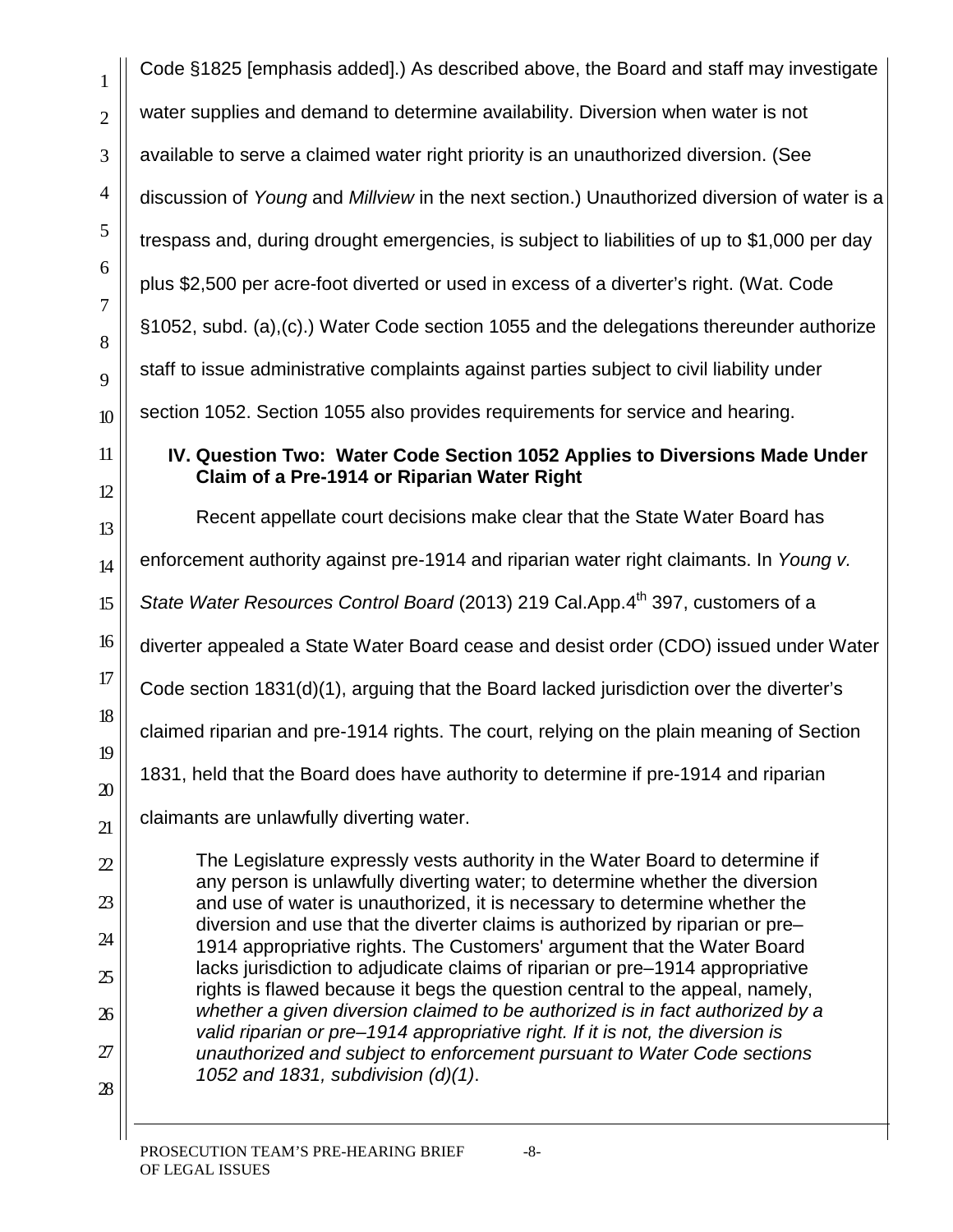1 2 3 4 5 6 7 8 9 10 11 12 13 14 15 16 17 18 19 20 21  $22$ 23 24 25 26 27 28 (*Young*, 219 Cal.App.4<sup>th</sup>, at 406.) The Board is also authorized to regulate water claimed under a riparian right, but which is being diverted in excess of a valid riparian right. (*Id*.) *Millview County Water District v. State Water Resources Control Board* (2014) 229 Cal.App.4<sup>th</sup> 879, involved a challenge to a CDO by a diverter claiming a pre-1914 right. Relying on *Young*, the court held that Section 1831 allows the Board to issue an order preventing the unauthorized diversion of water [under Section 1052]. *Unauthorized diversion includes not merely the diversion of water under a claimed but invalid pre-1914 right, but also diversion beyond the proper scope of a valid pre-1914 right*, whether because the diversion exceeds the maximum perfected amount of water under the right or because an intervening forfeiture has reduced the proper scope. The Board therefore possesses the jurisdiction to determine all of these issues. (*Millview*, 229 Cal.App.4<sup>th</sup> at 895 [emphasis added].) *Young* and *Millview* both involved challenges to CDOs issued under Water Code section 1831(d)(1), which authorizes CDOs to persons violating or threatening to violate "the prohibition set forth in Section 1052 against the unauthorized diversion or use of water subject to this division." If, as these courts have held, the Board has authority to issue a CDO for unauthorized diversion against a pre-1914 or riparian water right claimant, then it must follow that the Board has authority to issue an ACL complaint for unauthorized diversion under Section 1052. *Young* and *Millview* thus stand for the proposition that the Board and staff may make any preliminary factual determinations necessary to decide whether a party has engaged in the unauthorized diversion of water, and may take enforcement action under either section 1831 [CDO] or section 1052 [ACL] against parties claiming pre-1914 or riparian rights who are diverting in excess of the water available for those rights. An alternative conclusion would be entirely inconsistent with the *Young* and *Millview* holdings, and with the Board's broad grant of authority to manage the state's water resources.